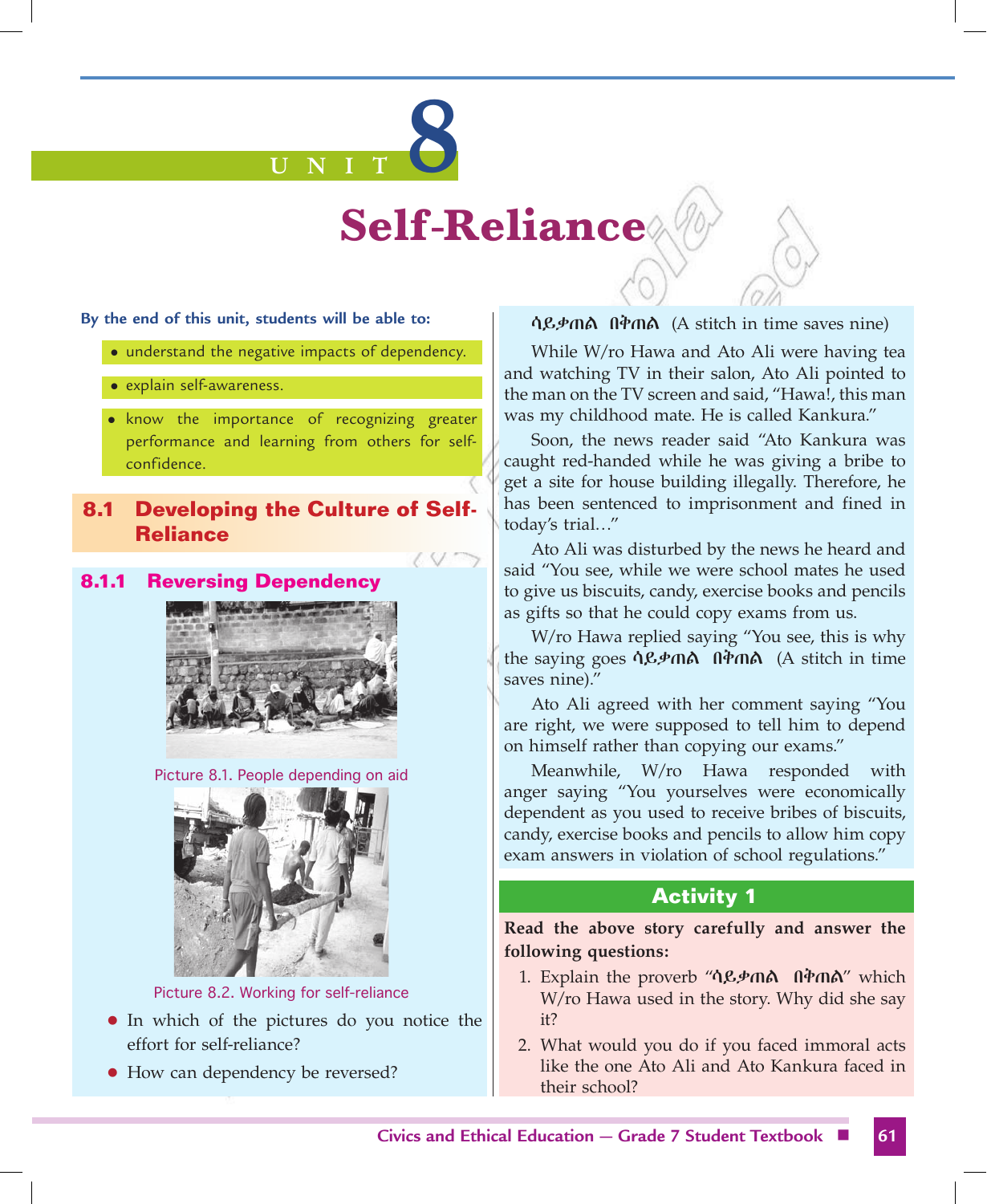# **Group Work**

Divide yourselves into three groups and do the following activities. Then, with the help of your teacher go to the social affairs office in your locality. Interview the officers. Then present the results of your interview for class discussion.

> **Group One:** Write the details of characteristics which are manifestations of social and economic dependency.

 **Group Two:** Write about the harm that could be caused by peoples with such characteristics of dependency.

 **Group Three:** Write about the problems that people with such characteristics may face.

Dependency is the behaviour of waiting for one's basic needs to be fulfilled and one's problems to be solved by others. This behaviour may be exhibited by people at any age in any country or society. Particularly in our childhood we have to use our time wisely at home and do things by ourselves. This is because our future fate and personality is shaped in our families during our childhood. Being dependant on others from our childhood gradually becomes our behaviour and leads to a fatal failure. Therefore, we have to reverse dependency with self-confidence, self-direction and by working with our full potential.

# **Activity 2**

### **Answer the following questions:**

- 1. What are the tasks that we can do for ourselves at home and at school?
- 2. How is dependency expressed by not doing these tasks?

# **8.1.2 Dependency and Contraband Trade**

• What kind of trade is contraband trade?



Picture 8.3. Bribe and contraband trade are bad practices

What do you understand from the above picture?

### **Useless act**

Mamo is a well-known contraband trader in his village. Since he sells illegally imported commodities without a license, he does not pay tariffs or taxes on them.

Moreover, the commodities are of low quality because they do not pass through quality checks. Nevertheless, his villagers flow towards his shop to buy goods at lower cost.

Meanwhile, Mamo's neighbour, called Berisha, was concerned about the backwardness and poverty of his country. He hated and exposed illegal acts. In his plan to expose Mamo, Berisha often visited his shop pretending that he was about to buy goods.

One day, while he was investigating, Berisha heard Mamo's telephone conversation about his contraband commodities being imported to the country. Soon, Berisha reported the case to the police. The police took away the imported commodities and all the highly valuable contraband commodities which he stored at home. Mamo lost all that he had accumulated over long years. In addition, he was sentenced to seven years imprisonment. For the information he had provided Berisha was given a reward.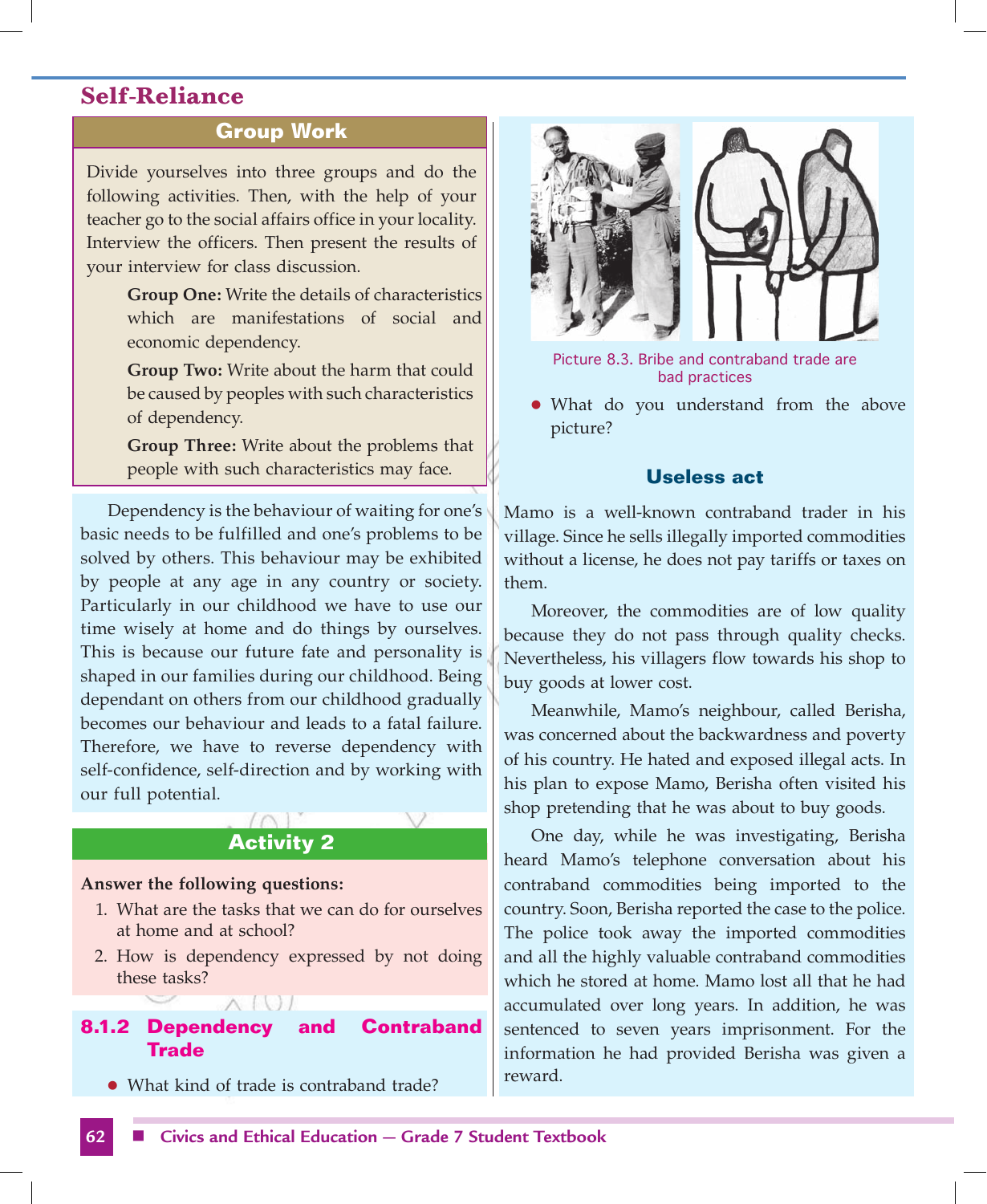# **Activity 3**

**Answer the following questions about the previous case:** 

- 1. What did you learn from Mamo's story?
- 2. Why is contraband trade wrong?
- 3. Perform a drama in your class based on the above story and then discuss the issue.

Contraband trade is a crime that leads to inflation and economic crises. It adversely affects development by weakening the economic capacity of the government. It makes the country lose foreign income by illegally importing and exporting commodities. It also affects legal traders by causing in economic crises.

Moreover, the illegal weapons that could be imported through contraband may be used for terrorist acts and banditry. This in turn puts the public in fear and has an adverse effect on the health and social life of the country.

# **Activity 4**

### **Answer the following questions:**

- 1. Why is contraband trade harmful to the peace, health and social life of a country?
- 2. What would you do if you faced people engaged in contraband trade?

# **8.2 Recognizing Greater Performance**

• Look at the people in the picture and recall and describe such people who you know have been given awards in different professions.



Picture 8.4. People awarded for their exceptional performance

# **W/ro Bona Balanta**

W/ro Bona Balanta lives in Hamer Woreda of Southern Nations, Nationalities and Peoples Regional State. Besides bringing up her two children, she is a chairman of the association in her kebele. She recently has been given an award for her exceptional performance.

**Question:** Why were you chosen for the award?

**W/ro Bona:** In the past, women pastoralists of Hamer did not know the value of associations. They used only to work in cooperation ('*Debo*'). In all the other cases, they were dependent on their husbands. So, I was given an award for organizing the women's association in the Woreda.



Picture 8.5. Pastoralists W/ro Bona Balanta

**Question:** What caused you to organize the association?

**W/ro Bona:** Before organizing the association, I had improved my own performance in agricultural activities. Development agents trained me a lot about vegetable production, pottery and many other agricultural extension packages, but the women in my locality did not have this knowledge and did not benefit as I had done.

Therefore, I decided to organize them to work together. While I was planning like this, I got the opportunity to visit Afar region. There I met a certain non-governmental organization called "the Development Society of Ethiopian Pastoralists." I was informed that the organization provides cows and oxen to the women. I talked to them and they gave me ten cows and four oxen which I distributed among the women of my locality.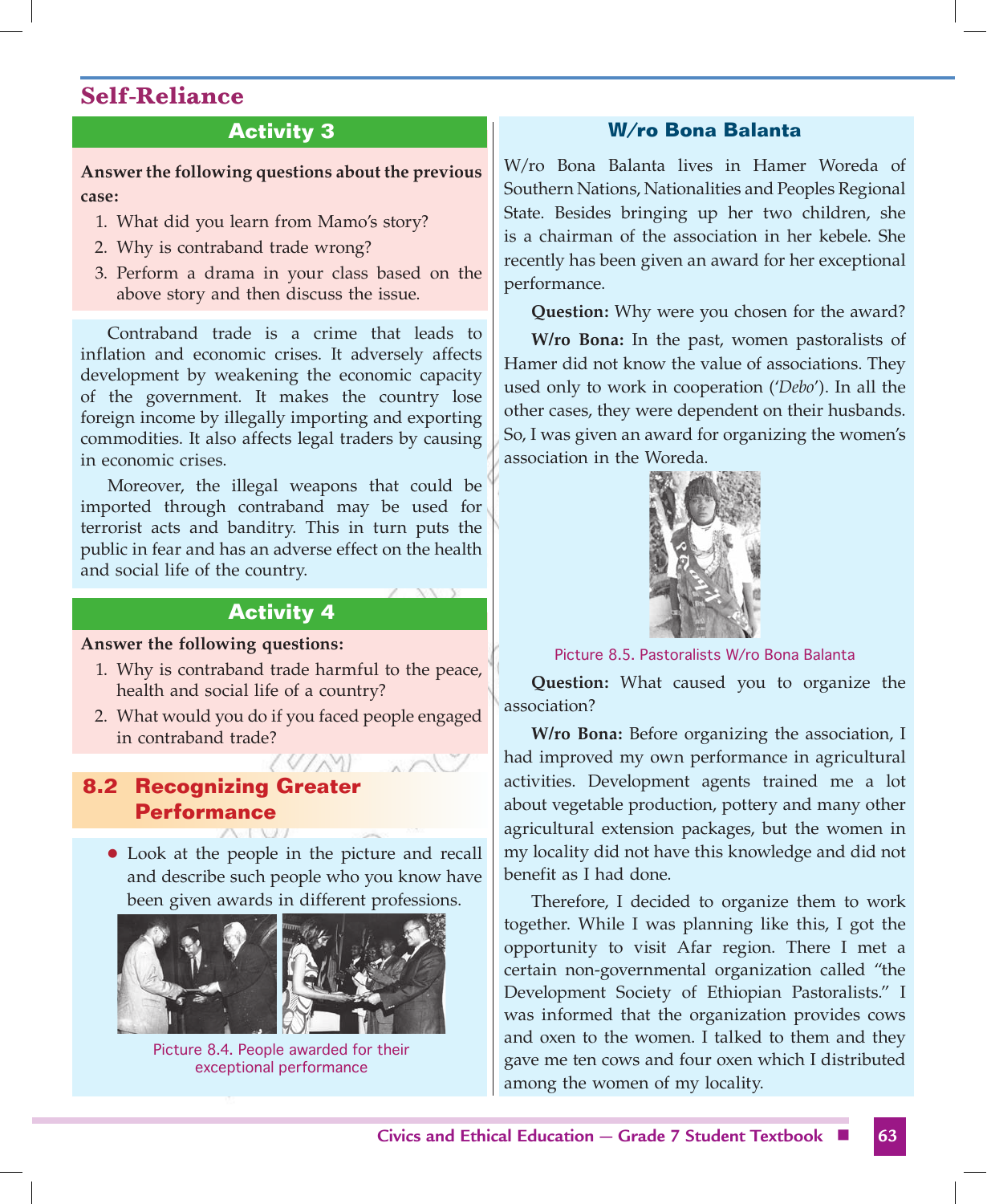**Question:** What challenges did you face in the process of establishing the association and how did you solve them?

**W/ro Bona:** I have faced a lot of challenges. For example, the women whom I registered for membership used to change their minds because they feared of their husbands. The husbands also used to condemn me saying "She is making our wives to look outside and misbehave." Even my husband himself was not happy with my activities.

Later, they changed their attitude towards me when I distribute the cows and oxen among the women and when they saw that my goal was development for all our community.

# **Activity 5**

**Answer the following questions based on the above case:**

- 1. Why was W/ro Bona Balanta given an award?
- 2. Explain how W/ro Bona expressed the importance of education in the improvement of performance.
- 3. What measures did the government take in order to motivate W/ro Bona and make others follow her example?
- 4. What would you feel by the award if you were W/ro Bona?

The basis for improved performance is greater effort in the area of our work. Our success will be greater if we know the purpose of our work and how we can improve our results. In addition, we need to develop our knowledge through education.

On the other hand, the essence of greater performance involves competition. This includes being in a better position than others and the ability to benefit oneself, one's family and the country. For example, if we take W/ro Bona's history, she transformed her life and that of the women in her village. She did so by developing her knowledge and skill, sharing others' experience, working hard, respecting the dignity of work, giving recognition and respect to the deeds of others and organizing the women in her village. Recognizing and respecting the deeds of others is a sign of civilization which makes successful people to work better.

# $\wedge$   $\vee \wedge \vee$ **Activity 6**

**Answer the following questions:**

- 1. What would you do to achieve an improved performance?
- 2. Explain how improved performance involves competition.

 $\triangle$   $\triangle$ 

# **8.3 Self-confidence**

# **8.3.1 Decisive Role of Self-confidence in the Achievement of Improved Performance**

• How does self-confidence lead to improved performance?

### **Visionary couples**

Ato Mesfin Moga was born in the Yem special Woreda. He completed grade 12, but he was not successful in the National Examination. Ato Mesfin also took part in the "Development in Cooperation, Literacy and Work Campaign" in 1967 E.C.

Without being frustrated about his failure in the National Exam, he assessed the things that he could do with his level of qualifications. He thought that he would be successful if he combined his knowledge from school with the agricultural experiences that he had acquired from his family. He also committed himself to change the backward attitudes and culture of nutrition of the people in his locality.

There were rumors against him wondering how an educated person could be a farmer. He was supposed to work in an office in town, but instead he passed most of his life in the rural area. Regardless of the criticism Ato Mesfin insisted on continuing in agriculture. Later on he married W/ro Durtee Kusse who also completed grade 12 and who was engaged in agriculture, together with her parents.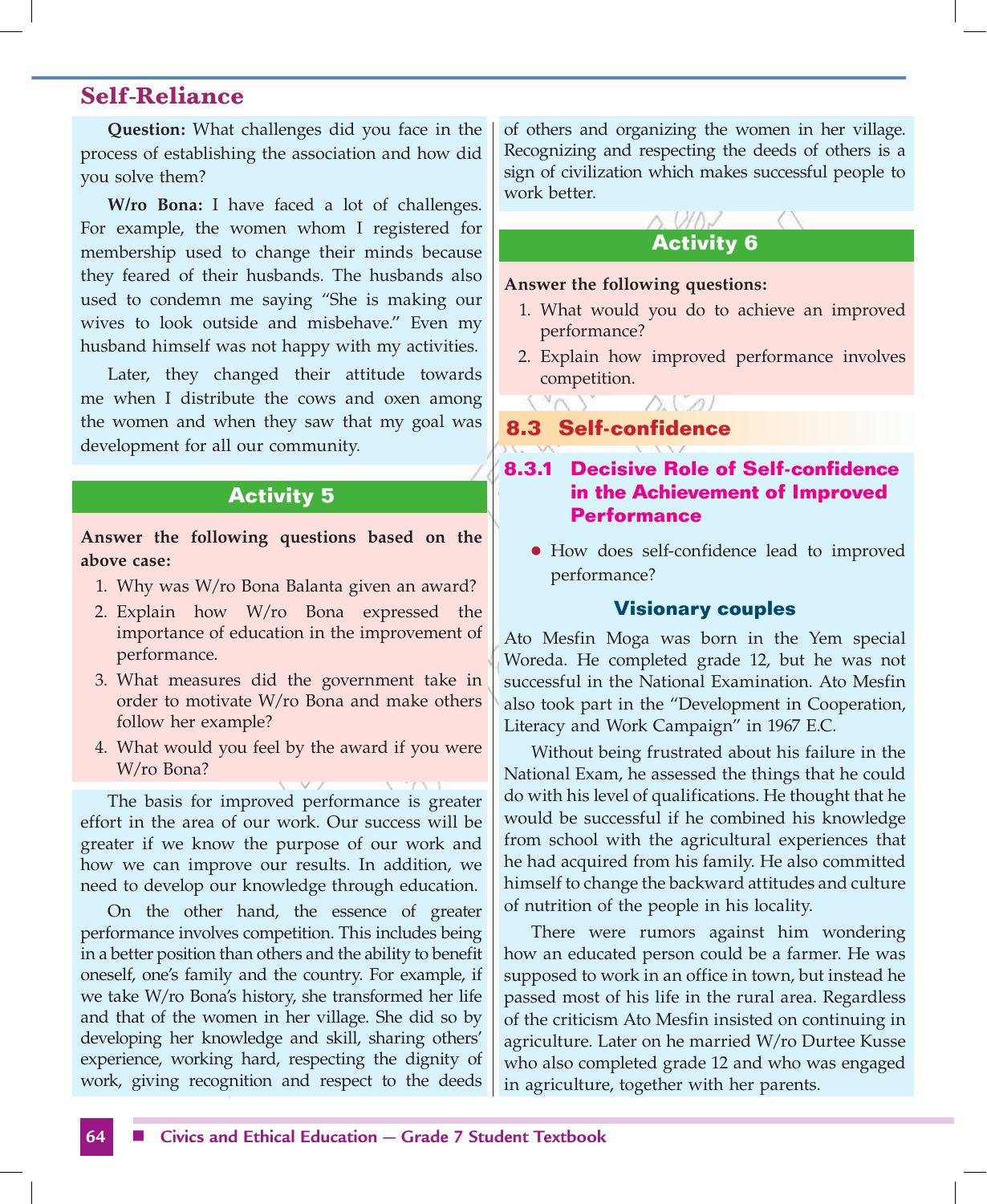They started work with self-confidence and after assessing the challenges, potentials and alternatives, Ato Mesfin and W/ro Durtee became successful. Today they have received various awards for their achievements, which are important for themselves, their families and the country. They stood third in the "National Green Campaign Competition" and received their award from the hands of president Girma Wolde Giorgis in 1997 E.C. Now they are working better than ever and improving their capacity further.

# **Activity 7**

### **Answer the following questions:**

- 1. What enabled Ato Mesfin and W/ro Durtee to be self-confident?
- 2. Was their decision to go back to the rural area after completing grade 12, a well thought out decision? How? Explain the reasons.

Self-confidence is not a quality achieved by birth. Rather it is a behaviour that we develop gradually as next of different factors. Every person acquires knowledge from his interaction with the family and the environment as well as from formal education given in schools.

Hence, there are things which he can do and things which he cannot. Physical strength is one aspect of our capacity which is changeable from time to time. Therefore, one's self-confidence results from knowing one's abilities and capacity. This means that self-confidence can be built by developing one's strengths and improving one's weaknesses.

# **Activity 8**

### **Discuss the following questions:**

- 1. How can self-confidence be developed?
- 2. What are the characteristics of a self-confident person?

# **8.3.2 Tolerance to others' Views and Defending One's Own View**

• What is meant by defending one's own view?

Tolerance to other's views and defending one's own views emanates from self-confidence. This basic process of self-awareness has an important role to play success in life. This is because of many people do not know their intrinsic qualities and potential.

Everyone has some ability that he or she developed from his/her interaction with others (experience) and from formal education. If one is able to assess and know one's potential, one can become self-confident. A self-confident person knows not only his strengths, but also his weaknesses. Thus, he works to improve them. Moreover, since he does not feel inferior, he develops an attitude of openness.

All the above characteristics finally lead to fairness. Fairness is a healthy interaction and tolerance that develops from self-confidence. Selfconfidence avoid feeling of superiority or inferiority. It also means that one has no fear of criticism.

In order to tolerate the views of others and to defend our own we need to be self-confident. To develop our own views and to commit ourselves to their implementation as well as to tolerate the views of others and rationally accept or reject these views we need to be self-confident. Education is the key to the development of self-confidence. It enables us to acquire knowledge, be critical thinkers and be skilled. When we acquire knowledge, we become self-confident.

When we become fair we will be able to tolerate and benefit from the alternative views we hear. On the other hand, criticizing the views of others when they are believed to be wrong and defending one's own views which are believed to be correct is expected from a civilized modern person.

# **Activity 9**

### **Answer the following questions:**

- 1. What enables us to be fair in our interaction with others?
- 2. Why do we say that one has to know one's potential in order to be self-confident? Discuss.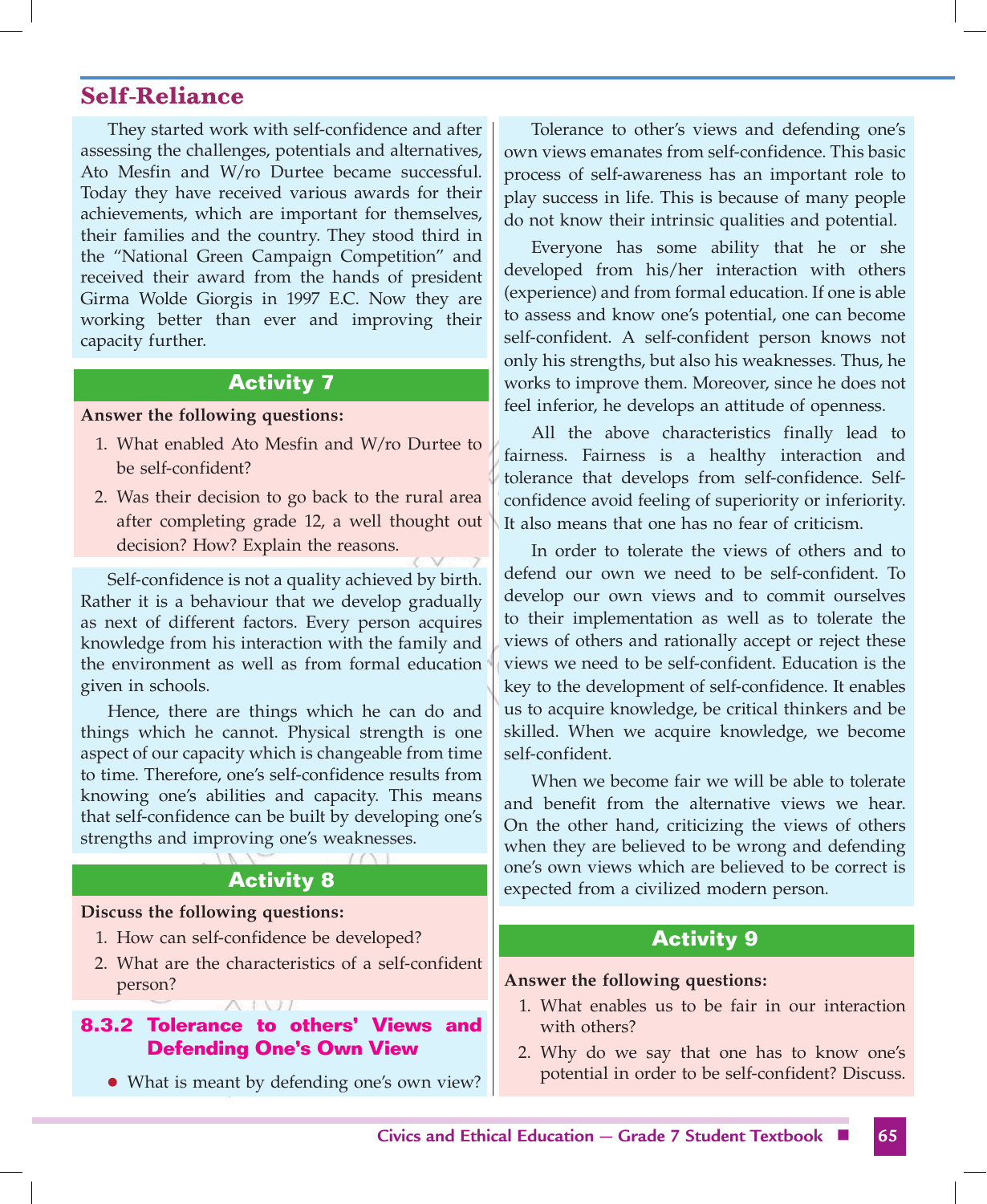### **Summary**

It is possible to develop the culture of self-reliance, to reverse dependency and become self-confident. Dependency is a social problem which gives us low self-esteem. Without self-esteem we cannot express our views openly and are not self-confident.

Contraband trade is one of the crimes that results from dependency. It affects the nation and the people. Therefore, it has to be avoided with the common effort of the people and the government.

If we prevent and reverse dependency and develop self-confidence we will achieve greater success. A self-confident person encourages others to do more by recognizing their greater performance. A civilized and self-confident person tolerates the views of others and rationally defends his or her own views.

# **Key Words**

| Inflation:  | Ups and downs/increase and decrease of a situation, process or an economy |
|-------------|---------------------------------------------------------------------------|
| Red-handed: | The arrest of a criminal just while he/she is committing the crime        |
| Trial:      | A forum of debate for judgement, usually in a legally established court   |
| Sentence:   | Court decision or judgement                                               |

# **Unit Review Exercises**

### **Do these review exercises in your exercise book.**

# **I. Write "True" if the statement is correct and write "False" if the statement is incorrect**

- 1. The basis for improve performance is greater effort in the area of our work.
- 2. The culture of self-reliance is the result of long-term effort.
- 3. A person should work hard only until he gets an award.
- 4. Education makes little contribution to improve performance.
- 5. Tolerance to the views of others is the sign of dependency.

### **II. Match words or phrases under column 'A' with correct items of column 'B'**

### **A B**

- 1. Reversing dependency **A.** Those who work hard for greater performance
- 2. A dependent thinking (B. An incentive for success
- 3. Good citizens C. Self-confidence
- 4. Aware  $\bigcap$  D. The basis for improved performance
- 5. Hardworking E. Waiting for what one can do ourself to be done by others
	- F. Competition

## **66** n **Civics and Ethical Education — Grade 7 Student Textbook**